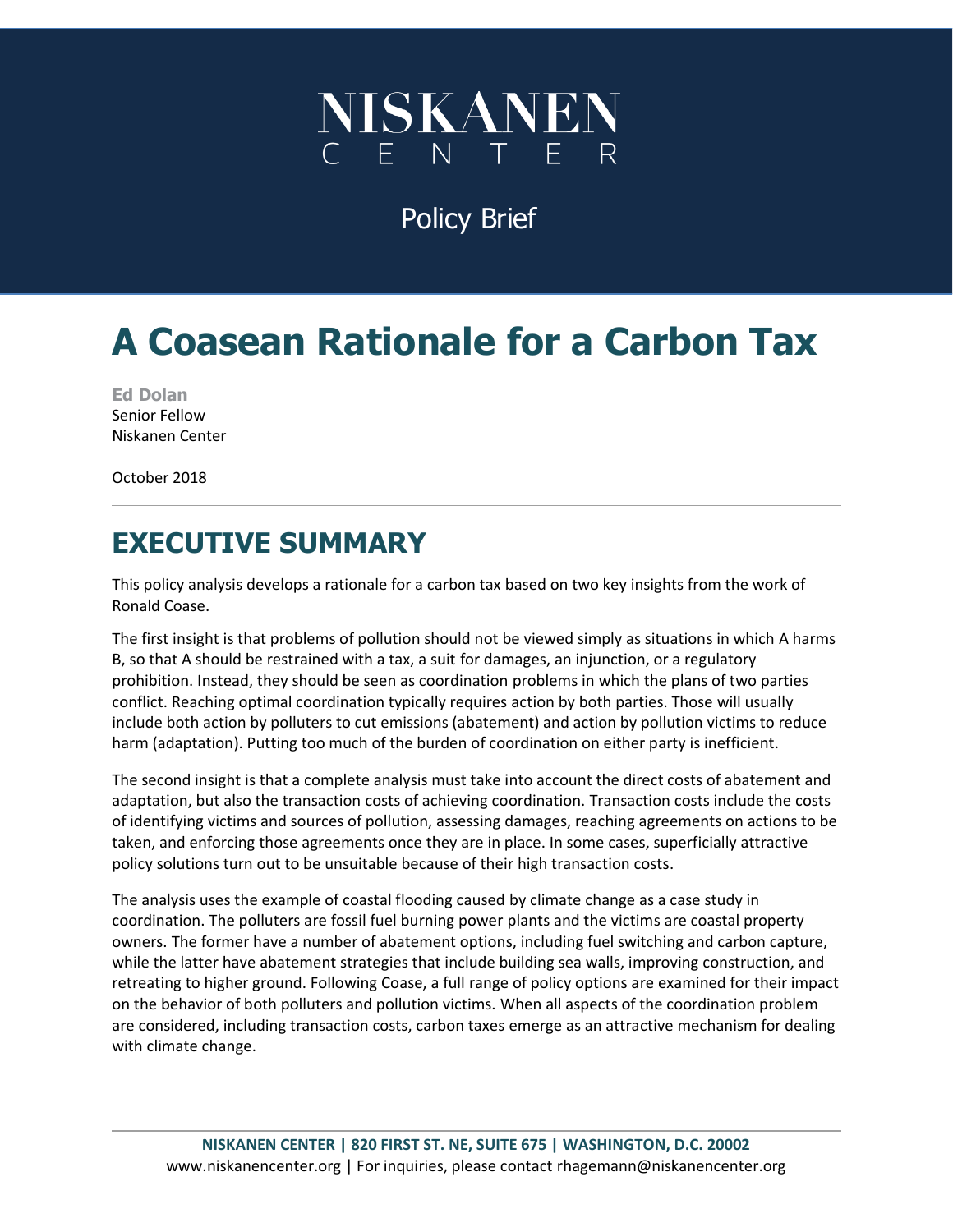## **INTRODUCTION**

The Niskanen Center **takes the position**<sup>1</sup> that climate change is real, that it is caused by human activity, and that it poses significant risk. Given estimates of possible consequences that range from modest to catastrophic, we believe that reasonable risk management points toward rapid decarbonization as the optimal response.

This analysis examines a full range of policy options for achieving this goal, including private bargaining among property owners, legal action under the common law of torts and property, command-and-control regulation, and marketbased solutions that aim to place a price on carbon emissions. Although there may be some role for each of these in addressing the pressing problem of climate change, this analysis concludes that a carbon tax should have a preeminent place in the policy mix.

For us, as for others who are worried about the health of the planet and of our market economy, the "let the polluter pay" principle that lies behind a carbon tax has simple, pragmatic appeal. Sometimes, however, it is worth looking beyond pragmatism to investigate the theoretical and philosophical roots of an idea. This policy analysis does that by developing a rationale for a carbon tax based on the work of Ronald Coase, as expressed in his seminal article, "[The Problem of Social](https://www.law.uchicago.edu/files/file/coase-problem.pdf)  [Cost."](https://www.law.uchicago.edu/files/file/coase-problem.pdf)<sup>2</sup>

## **THE COASEAN CASE AGAINST POLLUTION TAXES**

At first glance, Coase's paper seems an unlikely place to seek support for a carbon tax. In fact, its very first paragraph warns against automatically assuming that a tax is the best way to resolve problems of environmental externalities:

The standard example is that of a factory, the smoke from which has harmful

effects on those occupying neighboring properties. The economic analysis of such a situation has usually proceeded in terms of a divergence between the private and social product of the factory, in which economists have largely followed the treatment of Pigou in The Economics of Welfare. The conclusions to which this kind of analysis seems to have led most economists is that it would be desirable to make the owner of the factory liable for the damage caused to those injured by the smoke, or alternatively, to place a tax on the factory owner varying with the amount of smoke produced and equivalent in money terms to the damage it would cause or finally, to exclude the factory from residential districts (and presumably from other areas in which the emission of smoke would have harmful effects on others). It is my contention that the suggested courses of action are inappropriate, in that they lead to results which are not necessarily, or even usually, desirable.

Coase goes on to explain that the reflexive preference for pollution taxes arises from a misunderstanding of the problem. We should not, he says, view pollution as a situation in which A harms B, and therefore, we need to restrain A with a tax, a suit for damages, an injunction, or a regulatory prohibition. Instead, we should view them as coordination problems in which the plans of two parties conflict. Those may be conflicting plans for a piece of land, although the notion of property rights can also be extended to personal property and to individual people, whether or not they own tangible property. For example, if you send noxious smoke my way, my choking on your smoke is a violation of my property rights, broadly understood, whether I am standing on land that I own, on property I rent, or walking down a public street.

Coase uses many examples in his paper: a farmer whose wandering cows damage a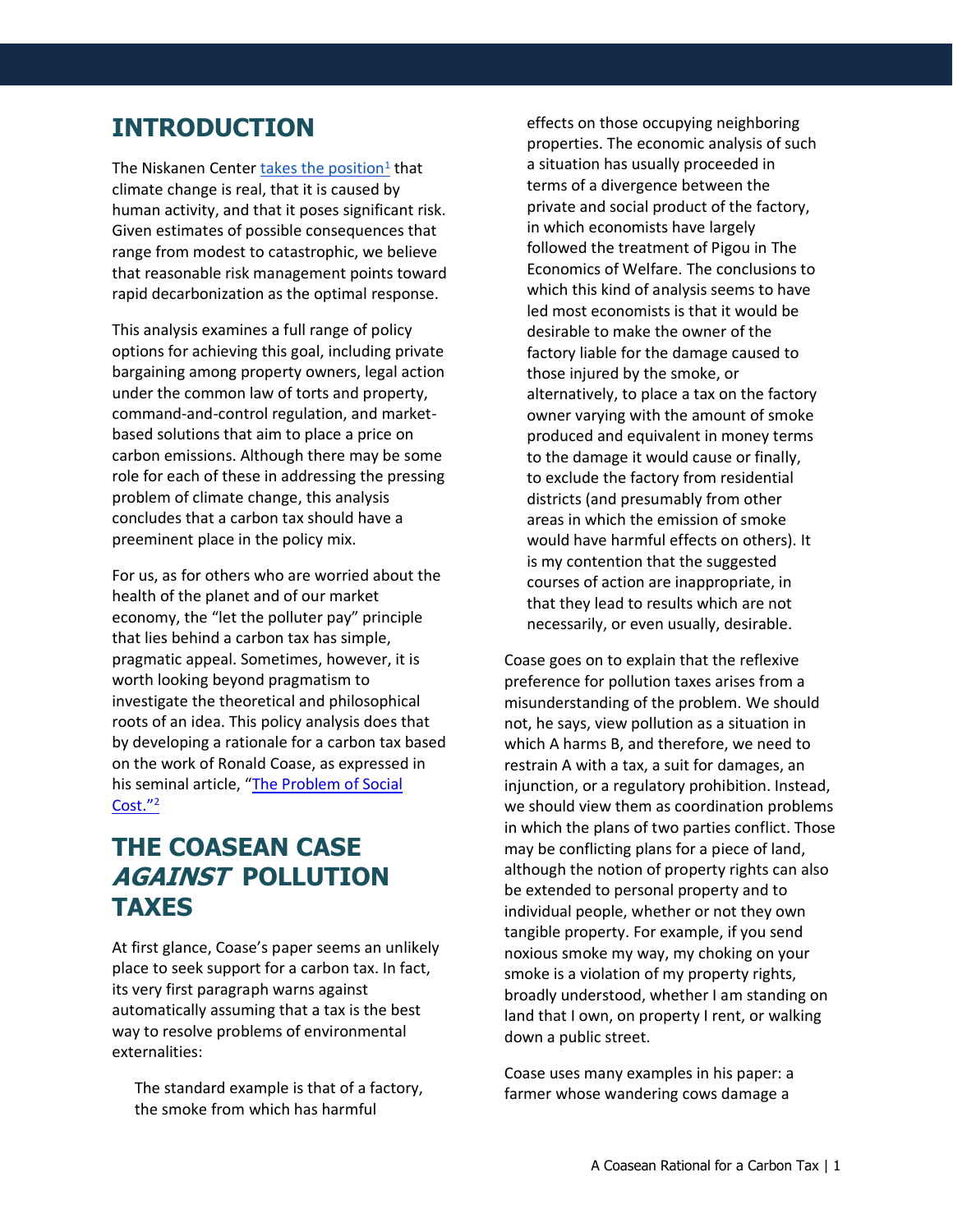neighbor's crops, a train whose sparks burn an adjacent woods, a shop whose noisy equipment interferes with examinations being made by a doctor in the next building, and so on. Some of his cases go back to Anglo-Norman times. To the modern reader, many of these examples sound quaint and very limited in scope compared to today's headline pollution issues.

The example in this piece will be damages from sea-level rise induced by human-caused climate change, as suggested by Jordan McGillis.<sup>3</sup> Party A in our example will be a coal-fired power plant that emits CO2 that causes global warming. The warming, in turn, raises the sea level, increasing the frequency of flooding that harms Party B, a coastal landowner. The reader is welcome to think of the power plant as representative of all human contributions to climate change and the coastal flooding as representative of all the harms done by climate change, after netting out any cases in which a warmer climate produces benefits.

The problem here is to coordinate the activities of the two parties in a way that jointly maximizes the value of the two properties when the costs of all measures to mitigate damages are accounted for. Mitigation measures might include, at the power plant, installing carbon capture equipment or converting to less carbon intensive fuel, and on the coast, building sea walls, raising foundations, or moving to higher ground.

At this point Coase, who favored simple numerical examples, might have argued as follows to show why a carbon tax would not necessarily be the best policy. Suppose that when the power plant begins operation, its emissions cause \$100 in annual damage to the coastal landowner. Suppose further that it could install equipment to eliminate those emissions at a cost of \$80 per year, but that the coastal landowner could reduce damage to zero by building a sea wall at an annualized cost of \$60. If so, imposing a \$100 tax on the power plant would be a mistake. The tax would induce the power plant to spend \$80 on abatement equipment and leave the landowner with no incentive to build the seawall, even though that is the less expensive way to mitigate the harm.

Coase's point is not that pollution taxes are *always* a mistake. Reverse the \$80 cost of the abatement equipment and the \$60 cost of the seawall, and a tax would produce the right result. Instead, his real point is that we should not just reflexively slap taxes on everything we don't like without a full analysis of alternative solutions to the coordination problems that we want to address. In his words:

A better approach would seem to be to start our analysis with a situation approximating that which actually exists, to examine the effects of a proposed policy change and to attempt to decide whether the new situation would be, in total, better or worse than the original one.

By all means, let's do just that.

#### **A closer look at the example**

Many of the examples that Coase uses have an all-or-nothing character, for example, whether it is worthwhile, or not, to build a fence between one farmer's pasture and another's corn field. However, the case of climate change and coastal flooding is better handled by treating the quantity of pollution, the amount of harm, the costs of pollution abatement and the costs of adaptation as continuous variables. The following diagram represents that approach in schematic form: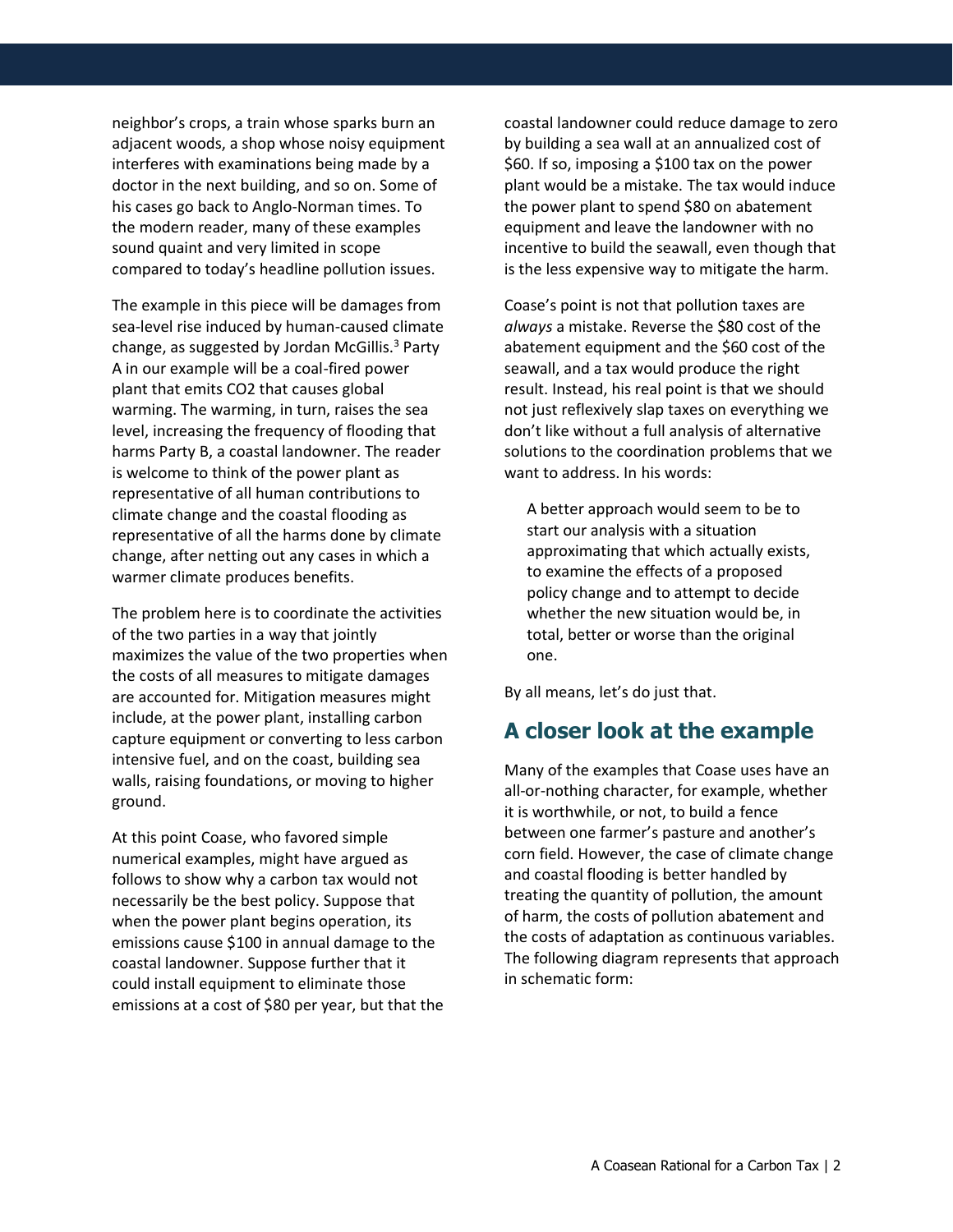

The horizontal axis represents the quantity of pollution in arbitrary units and the vertical scale represents the marginal cost per unit of changes in various quantities.

The blue line representing the costs of abatement indicates that if power plant in question faces no cost for CO2, it will emit 900 units (Point B). It can reduce emissions by measures such as installing carbon capture equipment or changing its energy sources. If it decides to reduce emissions below 900, it uses the cheapest methods first, then moves on to increasingly expensive ones. The blue curve representing the marginal cost of abatement thus slopes upward moving from right to left.

The dashed red line represents the harm from the additional coastal flooding that is caused by each additional unit of pollution, assuming that

no efforts at adaptation are undertaken. The solid red line represents the marginal cost of adaptation, in this case, the cost of building an ever-higher seawall as pollution increases. The curve slopes upward from left to right because it costs more than twice as much to build a 10 foot seawall than a 5-foot one. For simplicity, we assume that the seawall reduces harm to zero. If it does not – if some risk of flooding remains even with the wall in place, or if the wall itself causes harm such as habitat damage – the solid line would be drawn a little higher in order to include the cost of building the wall plus any harm remaining after it is in place.

Coase's examples typically start from the introduction of a new harm into a previous situation where none existed. In our diagram, the pre-existing situation (Point A) features zero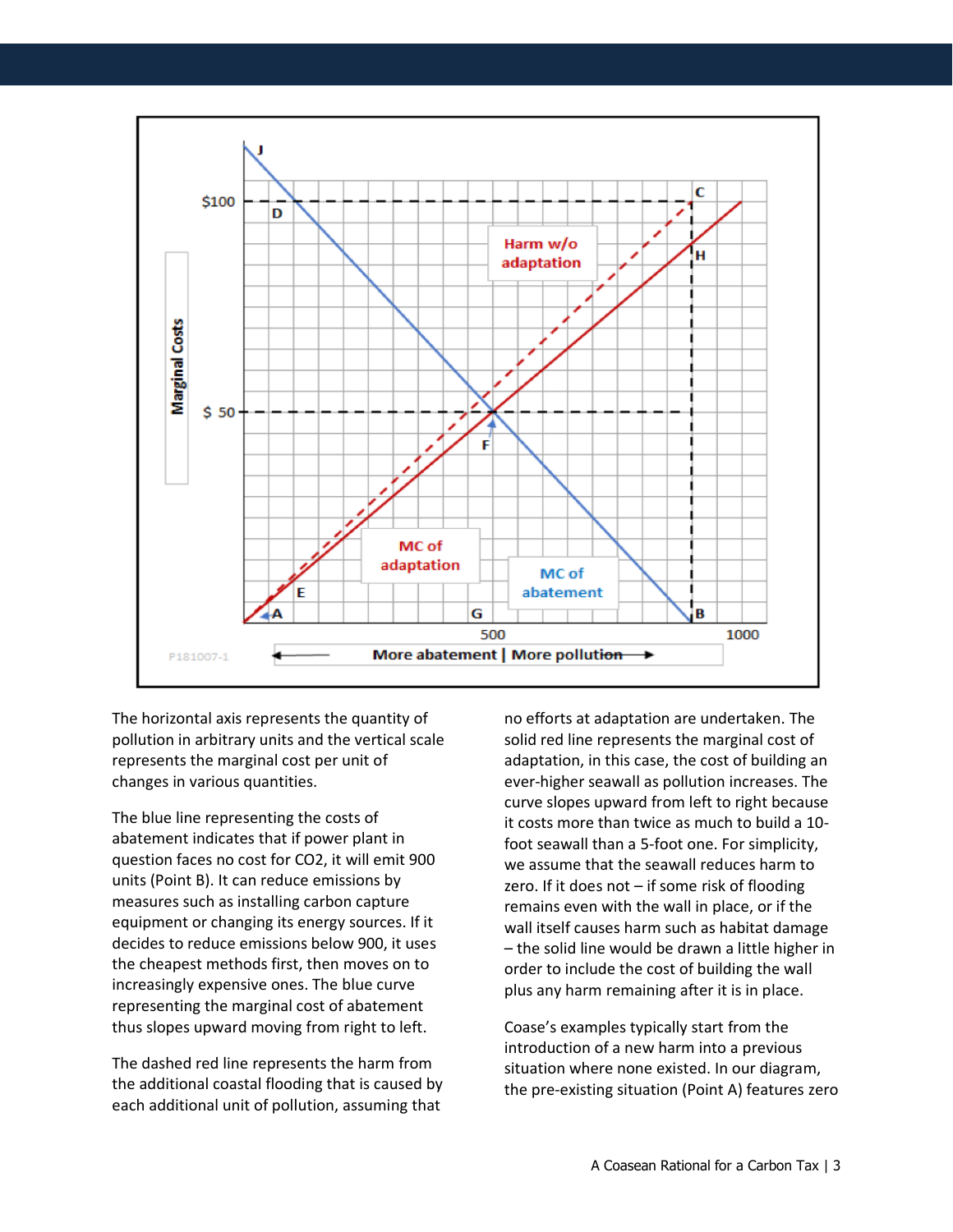pollution, zero harm, and zero abatement. If the power plant then begins operation with no incentive to undertake abatement measures, it would operate at Point B. Having not yet undertaken any adaptation, coastal dwellers would find themselves at Point C where the harm from the last unit of pollution would be \$100. Total harm, equal to the area ABC under the dashed curve, would be \$45,000.

Coase is right to say that imposing a pollution tax equal to the marginal harm of \$100 would be a suboptimal solution to the problem. Such a tax would induce the power plant to reduce pollution to 100 units (Point D) at a total cost of \$40,000 (area under the blue curve between 100 and 900 units). Faced with 100 units of pollution, coastal residents would build a small seawall at a total cost of \$500, moving to point E. The combined cost of adaptation and abatement would be \$40,500.

But that is clearly a *suboptimal* situation. The least cost method of coordinating the interests of the flood victims and the power plant is found at point F, where the marginal cost of abatement equals the marginal cost of adaptation. Reaching that point would involve installing sufficient abatement equipment to reduce emissions by 400 units, at a cost of \$10,000 (equal to area GBF under the abatement curve), and building a seawall high enough to cope with the harm caused by the remaining 500 units of pollution, at a cost of \$12,500 (equal to the area AGF under the adaptation curve). Harm would then be reduced to zero at a total cost of just \$22,500 – a saving of \$18,000 compared to the \$40,500 cost of a pollution tax set at a level equal to the \$100 marginal harm that would occur when no adaptation or abatement measures are taken.

So far, so good. We have discovered the optimal coordination strategy, but how do we get there? A few more steps are needed to complete Coase's project of examining the situation in total.

## **THE ROLE OF TRANSACTION COSTS**

The next step is to take transaction costs into account. Transaction costs, which play a big role in Coase's analysis, include costs of finding potential partners, negotiating a deal, monitoring compliance once a deal is reached, and resolving disputes. Coasean analysis first looks at how a given coordination problem could be resolved in a world without transaction costs. It then examines the barriers that transaction costs pose to optimal coordination and at ways of mitigating them so that coordination may be improved, even if not fully optimized, in the real world.

The way negotiations would proceed in a world without transaction costs depends on the initial assignment of property rights. In our hypothetical case, we could begin by assuming that the power plant initially has a right to use the air to dispose of CO2 while the coastal owners have no right to exclude CO2 from the air above their property. In that case, a landowner (or group of owners acting together) could contact the power plant and make an offer to subsidize the installation of pollution control equipment up to the point where the marginal cost of abatement exceeded the marginal cost of adaptation. To abate to that level, the plant would be willing to accept any subsidy greater than cost of that amount of abatement (equal to the area of the triangle GBF). The coastal owners would find it worthwhile to make an offer of anything less than what they would save in the costs of a higher seawall (the trapezoid GBHF). The difference (the triangle FBH) is large enough to give plenty of room for a deal that benefits both parties.

Instead, we could start from a situation where the coastal owners had an absolute right to bar unwanted CO2 emissions from their airshed. If so, the power plant could approach them and offer to buy an easement allowing emission of up to 500 units of CO2. The coastal owners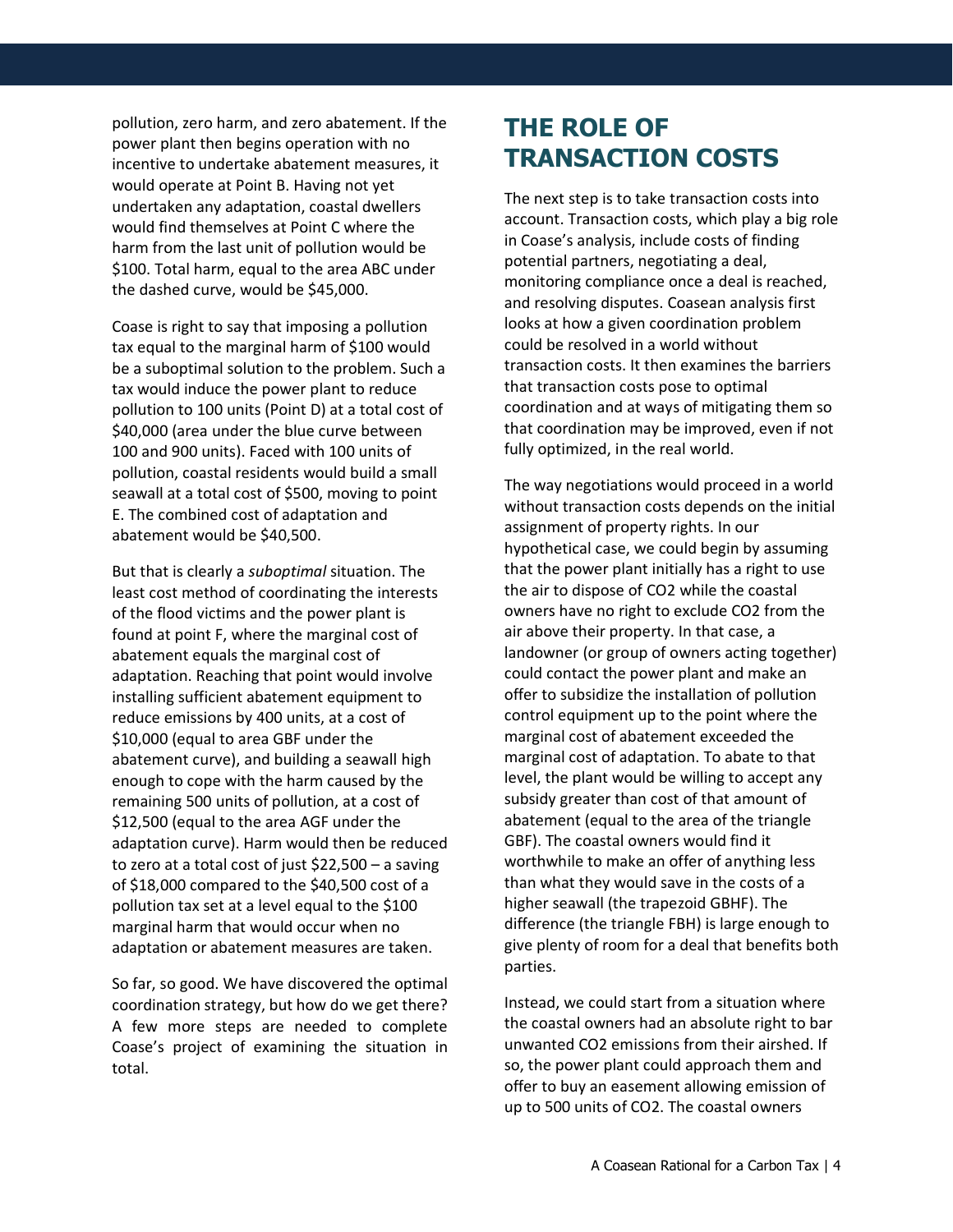would accept any payment greater than the cost of building their seawall high enough to cope with that 500 units of pollution (AGF). The plant would be willing to offer anything less than the cost of squeezing out the last 500 units of CO2 (the trapezoid AGFJ). The total cost of buying the easement plus the cost of the abatement equipment needed to hold pollution to 500 units would still be far less than the cost of running a completely clean plant (ABJ). Again, there is room for a mutually beneficial bargain.

Regardless of the initial assignment of property rights, then, the parties would achieve optimal coordination in a world without property rights. But, of course, that is not the world we live in.

## **COORDINATION IN THE REAL WORLD**

Our world is a messy one in which there are many pollution sources and many people who are harmed. It is costly for the parties to identify one another, costly to negotiate agreements, and costly to enforce them. The next step in our Coasean analysis, then, is to choose a coordination mechanism that is suitable for the real world with all of its search costs, legal fees, and so on. We need a mechanism that minimizes the sum of abatement costs, adaptation costs, and transaction costs.

Consider three broad types of coordination mechanism. Each is open to many variations. Each posits a different role for government.

The first type of coordination mechanism would rely on private negotiations overseen by a system of courts to enforce a common law of torts and property. It would be up to the government to specify an initial disposition of property rights. The starting point could be the existing set of property rights, whatever those happen to be. However, it would be more in keeping with the Coasean approach to mandate an initial set of property rights designed to

minimize the transaction costs encountered in subsequent negotiations.

The common-law mechanism has much to say for it when the number of parties is small and the initial property rights are well defined. In addition to hypothetical examples like farmers and cattle, or railways and sparks, Coase cites actual case law in which a reasonable degree of coordination appears to have been reached. More recently, there was a very Coasean case near where I live, in which a landowner was bothered by noise from a nearby automobile racetrack. To resolve the situation, he negotiated a price with the owners of the racetrack, bought it, and then simply shut it down. But, successful examples of this type almost always involve just one or a few plaintiffs and one or a few defendants. High transaction costs make coordination through voluntary bargaining infeasible in pollution cases where there are millions of pollution sources and millions of victims.

The second type of coordination mechanism, command and control, lies at the opposite end of the range of government intervention. Under this approach, the government issues regulations that specify what pollution control equipment has to be installed at what sites, who can build where, how high buildings must be constructed to resist environmental damage, and so on.

The command-and-control strategy has long been viewed skeptically by economists. The biggest problem is that regulators must operate on the basis of general information that does not reflect the wide variety of local circumstances. As a result, the regulations require too much or too little adaptation in some cases, and too much or too little abatement in others. Even when the degree of adaptation or abatement is reasonable, regulations may mandate technology that is not appropriate. There is no equalization of marginal costs and benefits across categories of pollution sources or victims.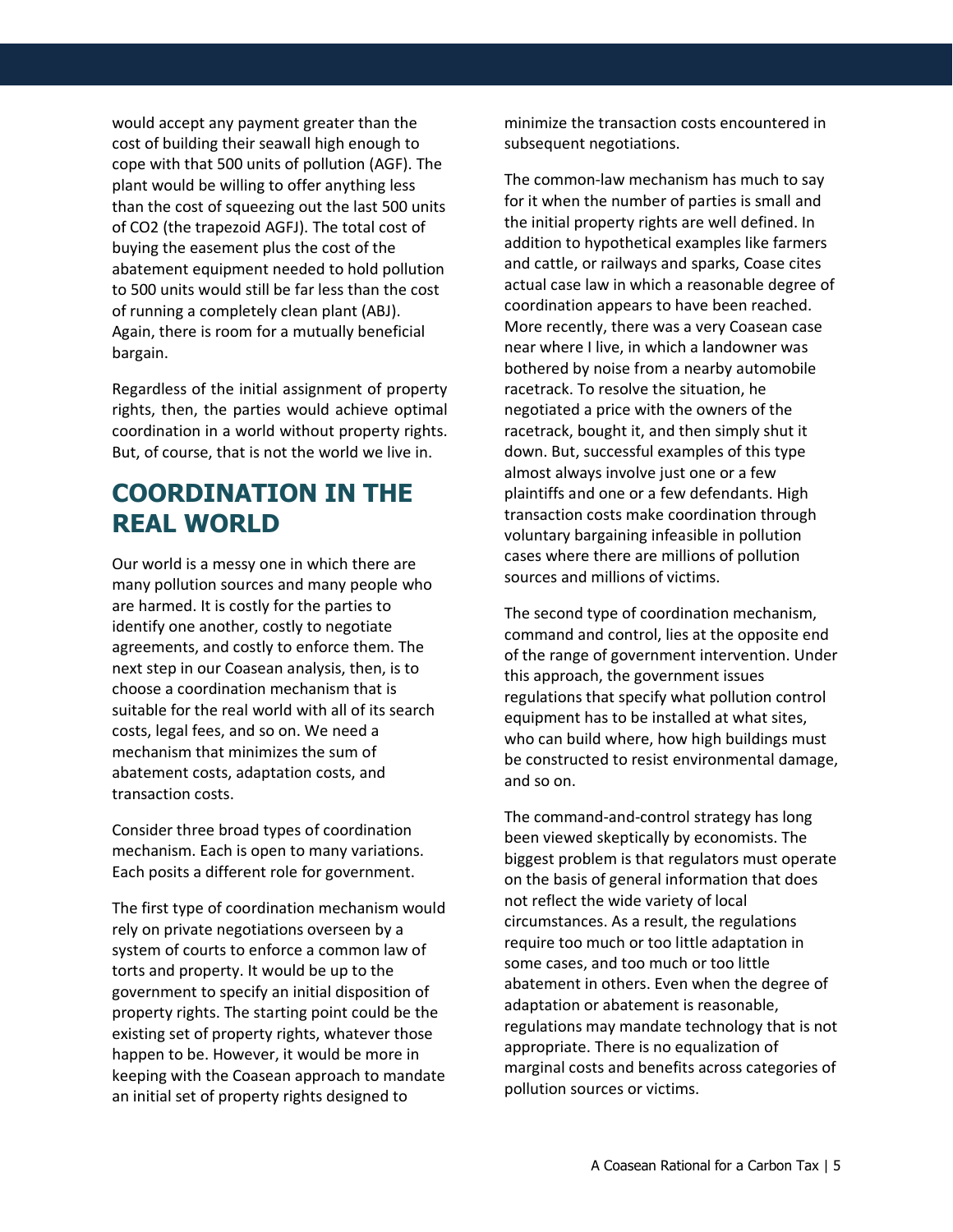Between common-law and command-andcontrol lie a category of mechanisms that use the price system to transmit information and decentralize decision making. In recognition of Friedrich Hayek's work on the price system and th[e use of knowledge in society](http://lf-oll.s3.amazonaws.com/titles/2486/Hayek_Knowledge1945.pdf)<sup>4</sup>, we can call these Hayekian coordination mechanisms.

Hayek noted that knowledge of time and place is both impossible to centralize and, at the same time, essential to efficient decision-making. Yet localized knowledge is not enough in itself. As he put it:

The "man on the spot" cannot decide solely on the basis of his limited but intimate knowledge of the facts of his immediate surroundings. There still remains the problem of communicating to him such further information as he needs to fit his decisions into the whole pattern of changes of the larger economic system.

Prices are the key to making global information available to local decision makers. For example, if the price of an input you use for your farm or factory goes up, you don't need to know why. You only need to know that it has somehow become scarcer, and that you should, if possible, use less of it. The same goes for goods and services used by consumers. Similarly, if the price of something you produce goes up, all you need to know is that you should do your best to produce more.

For ordinary goods, prices are generated by markets through voluntary trading and securely enforced property rights. But what if prohibitive transaction costs make that option unavailable, as is the case for greenhouse gas emissions? We must then choose between markets without prices or prices without markets.

Markets without prices are what we have now. We have markets for energy, capital goods, and consumer goods. Within each of those markets, producers and consumers make choices based on their own knowledge of time and place and

on the prices of labor and materials—but with no prices to carry knowledge of scarcities that exist at the planetary level. As producers, should we use electric power from the coalfired grid or install solar panels? As consumers, should we install heat-conserving blinds or buy a new jet ski? There is no price on emissions to help us make up our minds.

A carbon tax is one way to implement the Hayekian approach. In the simplest version, the tax would be assessed on carbon-based fuels at the point of extraction. It would then be passed along in the form of higher prices to users of carbon-based energy, including both industries and consumers, giving them an incentive to engage in cost-effective abatement measures.

In our example, the tax would ideally be set at the point where the abatement and adaptation curves in our diagram cross, that is, \$50 per unit of pollution. Such a tax would make it worthwhile for the power plant to cut pollution to 500 units while giving landowners an incentive to take cost-effective adaptation measures to deal with the remaining pollution.

Cap and trade is an alternative way to put a price on carbon. Under that approach, the government would issue a limited number of permits that would each allow emission of a specified quantity of carbon or other greenhouse gasses. The permits would be traded on an exchange in which the buyers would be parties whose costs of abatement were relatively high and the sellers would be parties whose abatement costs were relatively low. The resulting price of permits would serve as the Hayekian signal to guide the choices of consumers and industrial emitters. In our example, if permits were issued allowing 500 units of pollution, they would trade at a price of \$50 per unit. That would produce the same result as an efficient \$50 carbon tax.

While the two approaches lead to the same result in our simple example, proponents of carbon pricing seem to be leaning increasingly toward a tax rather than cap and trade. Some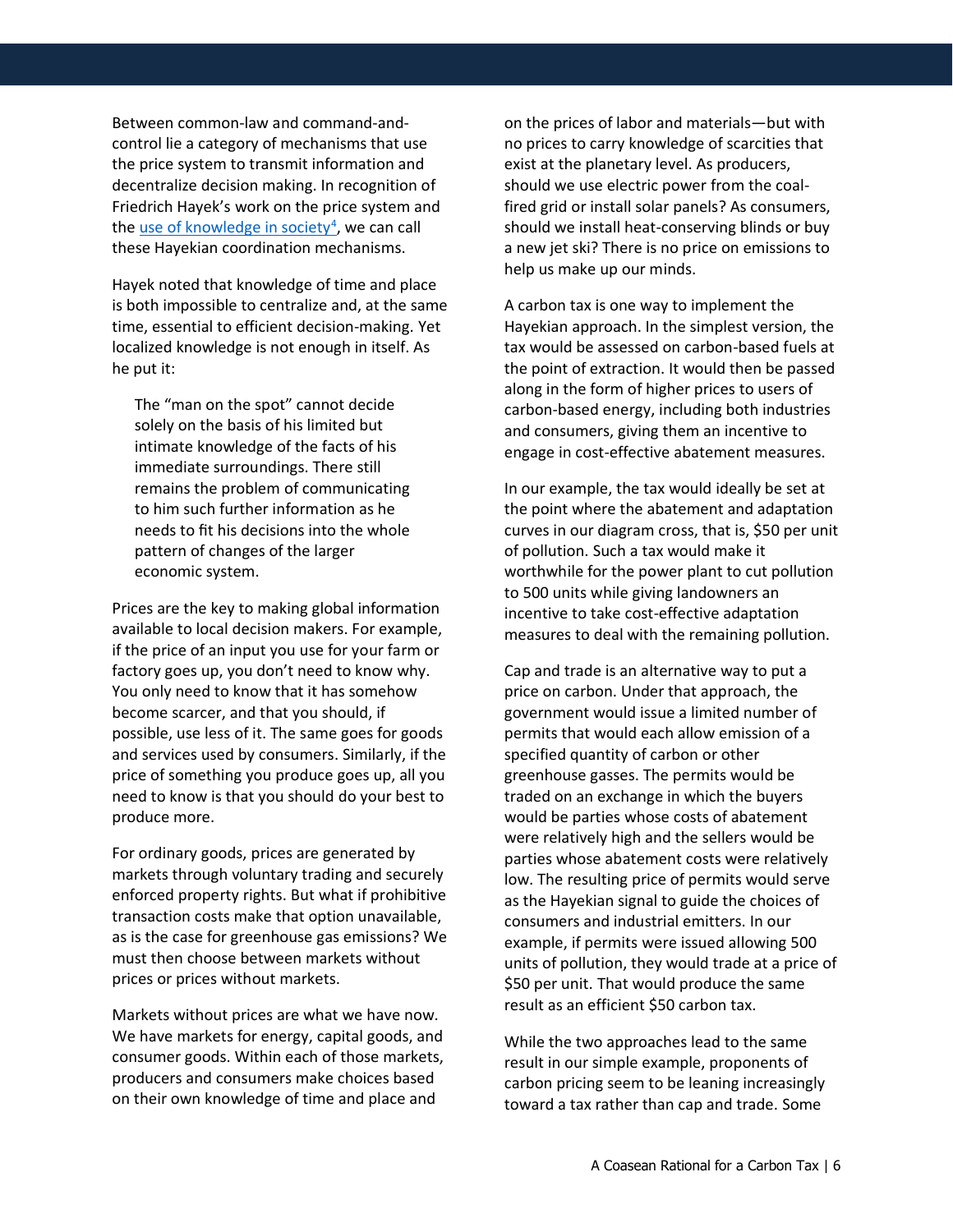emphasize the relative administrative simplicity of a tax. Others worry that cap-and-trade is too vulnerable to the influence of special interests. Still others note that a tax would produce a more stable carbon price, less sensitive to business cycles and other transient market conditions, which would facilitate long-run planning for investments both in clean energy and in adaptation measures.

Critics point out, correctly, that there is no assurance that the government would be able to set the tax or the number of permits in a way that would get the price just right. However, a look at the above diagram shows that a tax could miss the \$50 ideal by a considerable amount and still be an improvement over a situation in which transaction costs made it impossible to reach a voluntary coordination agreement of any kind. Similarly, a carbon tax could miss the theoretical optimum rather widely and still be better than the kind of ad hoc command-and-control regulation we have now.

It should go without saying that a carbon tax also has the advantage of attacking the problem of CO2 emissions from many sources and protecting against many different harms all at once. There is no need for a separate policy to control emissions from power plants and a different one to deal with pollution from transportation. There is no need to issue new regulations if new technologies become available. And there is no need for a separate policy aimed at coastal flooding, another to mitigate harm to agriculture, and still another to deal with changes in rainfall patterns.

### **CONCLUSION**

In arguing that pollution control should be viewed as a problem of coordinating the conflicting interests of various property owners, Coase, like many economists before and since, was primarily concerned with improving the efficiency of resource allocation. That is all well and good, but we should not forget that in

practice, the choice of coordination mechanism has distributive as well as allocational consequences.

Carbon tax proposals are no exception to the rule that allocative mechanisms have distributive consequences. In the United States, advocates of carbon taxes are split right down the middle on this point. One camp argues for a revenue neutral carbon tax that would allow the reduction or elimination of other, more distortionary taxes. The other camp proposes that carbon tax revenues be redistributed as some kind of social dividend or earmarked for clean energy projects. Disagreement on exactly this issue was a major factor leading to the defeat of the 2016 Washington State carbon tax referendum.

A similar issue divides cap-and-trade advocates. Some propose that the initial allocation of emission permits should be grandfathered free of charge to current polluters, while others argue that they should be sold at auction with the proceeds used to compensate pollution victims, provide tax relief, or invested in climate-related activities such as clean energy research.

Issues of the ethical validity of property rights and the distributional consequences of alternative policies are certainly worthy of debate, but these are issues on which compromise should be possible. It would tragic if they stood in the way of practical measures to mitigate the threats of climate change.

In short, when due consideration is given to the Coasean admonition to examine each specific coordination problem from all sides, a carbon tax—not a punitive one, but one that aims to facilitate the coordination of conflicting interests—stands a good chance of making our situation better than the one we are in now, even if not perfect in all respects.